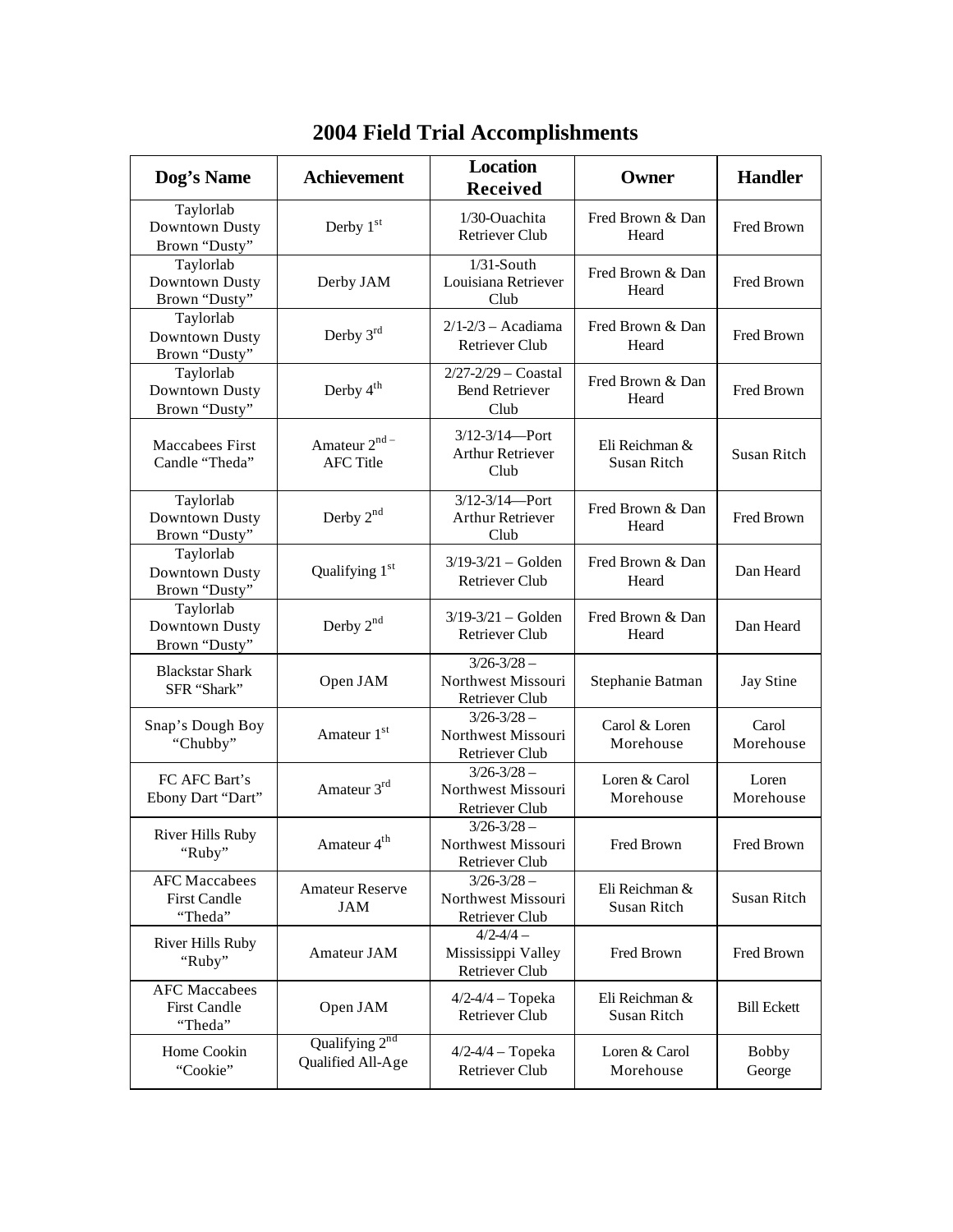| Dog's Name                                             | <b>Achievement</b>                      | <b>Location</b><br><b>Received</b>                  | Owner                                | <b>Handler</b>         |
|--------------------------------------------------------|-----------------------------------------|-----------------------------------------------------|--------------------------------------|------------------------|
| Nabs Little Blue<br>Chief                              | Derby 1st                               | $4/2 - 4/4 - Topeka$<br>Retriever Club              | Marci Nabity                         | <b>Bobby</b><br>George |
| Flying Dogs Lucky<br>Lindy "Lindy"                     | Derby 4 <sup>th</sup>                   | $4/2 - 4/4 - Topeka$<br><b>Retriever Club</b>       | <b>Barb Farrell</b>                  | <b>Bobby</b><br>George |
| <b>Bentcreeks Cattails</b><br>Cruising "Holly"         | Amateur 4 <sup>th</sup>                 | $4/9 - 4/11 -$ Kansas<br>City Retriever Club        | Jerry Kapral                         | Jerry Kapral           |
| <b>AFC Maccabees</b><br><b>First Candle</b><br>"Theda" | Amateur JAM                             | $4/9 - 4/11 -$ Kansas<br>City Retriever Club        | Eli Reichman &<br><b>Susan Ritch</b> | Eli Reichman           |
| General Jackson's<br>Southern Belle SH                 | Amateur JAM                             | $4/9 - 4/11 -$ Kansas<br>City Retriever Club        | Mark Lagergren                       | Mark<br>Lagergren      |
| Ms Chained Blue<br>Lighting "Josie"                    | Qualifying 1 <sup>st</sup>              | $4/9 - 4/11 -$ Kansas<br>City Retriever Club        | Susan & Mark<br>Lagergren            | Susan<br>Lagergren     |
| Joey's Zoom Zoom<br>"Zoom"                             | Qualifying 2 <sup>nd</sup>              | $4/9 - 4/11 -$ Kansas<br>City Retriever Club        | Jim Carlisle                         | Jim Carlisle           |
| Home Cookin<br>"Cookie"                                | <b>Qualifying Reserve</b><br><b>JAM</b> | $4/9 - 4/11 -$ Kansas<br>City Retriever Club        | Loren & Carol<br>Morehouse           | <b>Bobby</b><br>George |
| Bettin On Bad<br>Bettie "Bettie"                       | Qualifying JAM                          | $4/9 - 4/11 -$ Kansas<br><b>City Retriever Club</b> | Jeff Niedens                         | Jeff Niedens           |
| Taylorlab<br>Downtown Dusty<br>Brown "Dusty"           | Derby $1st$                             | $4/9 - 4/11 -$ Kansas<br>City Retriever Club        | Fred Brown & Dan<br>Heard            | Fred Brown             |
| <b>Flying Dogs Lucky</b><br>Lindy "Lindy"              | Derby $3rd$                             | $4/9 - 4/11 -$ Kansas<br>City Retriever Club        | <b>Barb Farrell</b>                  | Dex Doolittle          |
| Westwoods Aces<br>High Dolly "Dolly"                   | Derby 4 <sup>th</sup>                   | $4/9 - 4/11 -$ Kansas<br>City Retriever Club        | Mike Westfall &<br>David Wood        | Dex Doolittle          |
| Nabs Little Orphan<br>Annie "Annie"                    | Derby JAM                               | $4/9 - 4/11 -$ Kansas<br>City Retriever Club        | Marci Nabity                         | Dex Doolittle          |
| <b>AFC</b> Maccabees<br><b>First Candle</b><br>"Theda" | Open $2^{nd}$                           | $4/16 - 4/18 -$<br>Jayhawk Retriever<br>Club        | Eli Reichman &<br>Susan Ritch        | <b>Bill Eckett</b>     |
| Nebo's Millennum<br>Jade "Jade"                        | Open JAM                                | $4/16 - 4/18 -$<br>Jayhawk Retriever<br>Club        | Al & Michael<br>Wilson               | Al Wilson              |
| <b>Blackwater BeBe</b><br>'BeBe'                       | Open Jam                                | $4/16 - 4/18 -$<br>Jayhawk Retriever<br>Club        | Dave Harter &<br>Marci Nabity        | <b>Bill Eckett</b>     |
| Ms Chained Blue<br>Lighting "Josie"                    | Qualifying 1 <sup>st</sup>              | $4/16 - 4/18 -$<br>Jayhawk Retriever<br>Club        | Susan & Mark<br>Lagergren            | Susan<br>Lagergren     |
| Taylorlab<br>Downtown Dusty<br>Brown "Dusty"           | Derby 2 <sup>nd</sup>                   | $4/16 - 4/18 -$<br>Jayhawk Retriever<br>Club        | Fred Brown & Dan<br>Heard            | Fred Brown             |
| <b>Blackwater BeBe</b><br>"BeBe"                       | Open JAM                                | $4/23 - 4/25 -$<br>Nebraska Dog &<br>Hunt Club      | Dave Harter &<br>Marci Nabity        | <b>Bobby</b><br>George |
| FC AFC Bart's<br>Ebony Dart "Dart"                     | Amateur 1st                             | $4/23 - 4/25 -$<br>Nebraska Dog &<br>Hunt Club      | Loren & Carol<br>Morehouse           | Loren<br>Morehouse     |
| <b>AFC</b> Maccabees<br><b>First Candle</b><br>"Theda" | Amateur 3rd                             | $4/23 - 4/25 -$<br>Nebraska Dog &<br>Hunt Club      | Eli Reichman &<br>Susan Ritch        | Eli Reichman           |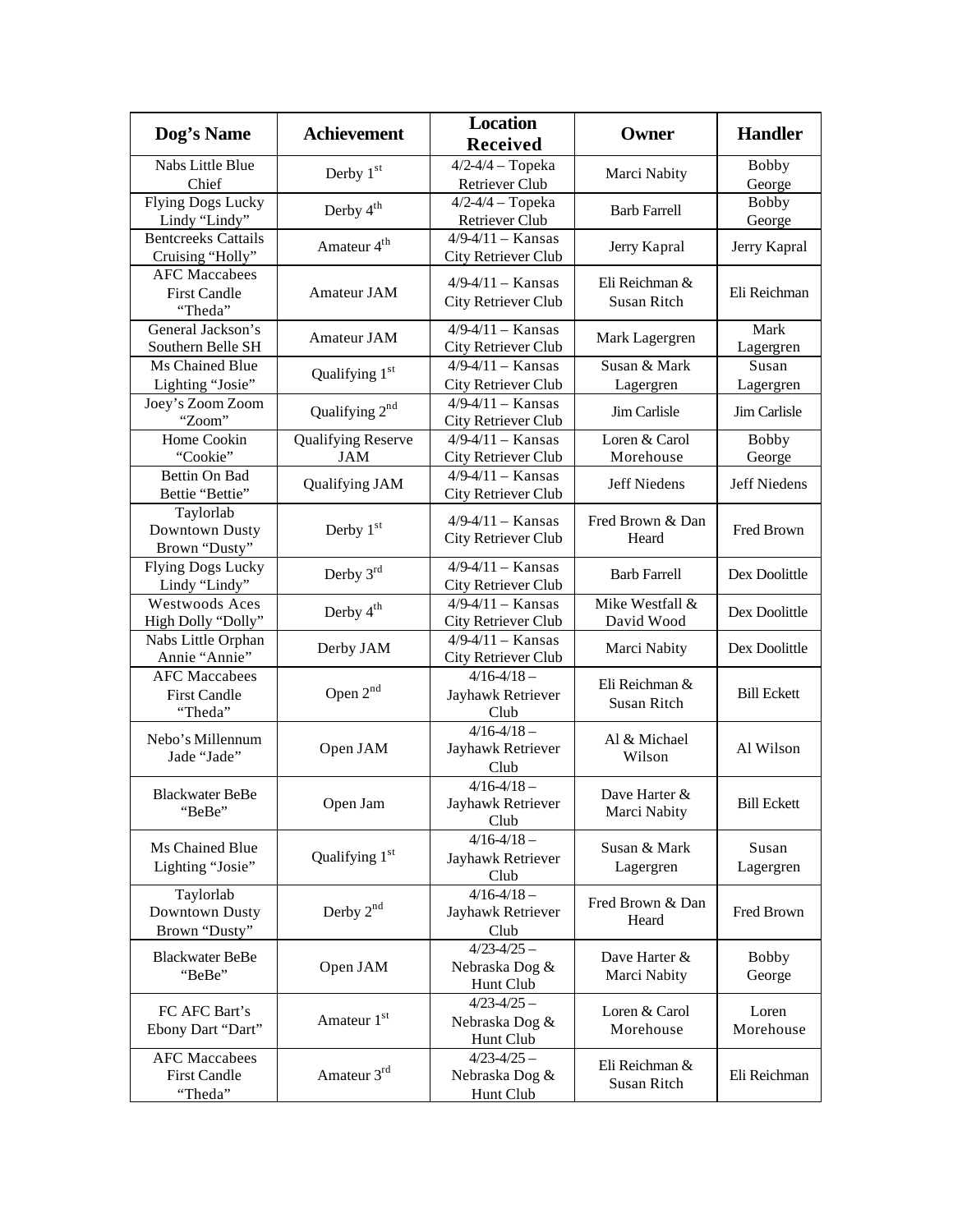| Dog's Name                                             | <b>Achievement</b>                                       | <b>Location</b><br><b>Received</b>                         | Owner                                          | <b>Handler</b>         |
|--------------------------------------------------------|----------------------------------------------------------|------------------------------------------------------------|------------------------------------------------|------------------------|
| Snap's Dough Boy<br>"Chubby"                           | Amateur JAM                                              | $4/23 - 4/25 -$<br>Nebraska Dog &<br>Hunt Club             | Carol & Loren<br>Morehouse                     | Carol<br>Morehouse     |
| Nabs Little Blue<br>Chief                              | Qualifying 3 <sup>rd</sup>                               | $4/23 - 4/25 -$<br>Nebraska Dog &<br>Hunt Club             | Marci Nabity                                   | <b>Bobby</b><br>George |
| Bettin On Bad<br>Bettie "Bettie"                       | Qualifying 4 <sup>th</sup>                               | $4/23 - 4/25 -$<br>Nebraska Dog &<br>Hunt Club             | Jeff Niedens                                   | <b>Bill Eckett</b>     |
| Taylorlab<br>Downtown Dusty<br>Brown "Dusty"           | Derby $1st$                                              | $4/23 - 4/25 -$<br>Nebraska Dog &<br>Hunt Club             | Fred Brown & Dan<br>Heard                      | Fred Brown             |
| Westwoods Aces<br>High Dolly "Dolly"                   | Derby 4 <sup>th</sup>                                    | $4/23 - 4/25 -$<br>Nebraska Dog &<br>Hunt Club             | Mike Westfall &<br>David Wood                  | Mike<br>Westfall       |
| <b>Flying Dogs Lucky</b><br>Lindy                      | Derby JAM                                                | $4/23 - 4/25 -$<br>Nebraska Dog &<br>Hunt Club             | <b>Barb Farrell</b>                            | <b>Barb Farrell</b>    |
| Nebo's Prairie<br>Diamond<br>"Diamond"                 | Amateur JAM                                              | $4/23 - 4/25 -$ Sooner<br><b>Retriever Club</b>            | Al & Susan Wilson                              | Al Wilson              |
| <b>AFC</b> Maccabees<br><b>First Candle</b><br>"Theda" | Amateur 3rd                                              | $4/30-5/2$ – Missouri<br>Valley Hunt Club                  | Eli Reichman &<br>Susan Ritch                  | Eli Reichman           |
| Nabs Little Blue<br>Chief                              | Qualifying 4 <sup>th</sup>                               | $4/30-5/2$ - Missouri<br>Valley Hunt Club                  | Marci Nabity                                   | <b>Bobby</b><br>George |
| Joey's Zoom Zoom<br>"Zoom"                             | Qualifying JAM                                           | $4/30-5/2$ - Missouri<br>Valley Hunt Club                  | Jim Carlisle                                   | Jim Carlisle           |
| Taylorlab<br>Downtown Dusty<br>Brown "Dusty"           | Derby $1st$                                              | $4/30-5/2$ – Missouri<br>Valley Hunt Club                  | Fred Brown & Dan<br>Heard                      | Fred Brown             |
| <b>AFC Maccabees</b><br><b>First Candle</b><br>"Theda" | Open $1st$<br>FC Title<br>Qualified for Open<br>National | $5/7-5/9$ - Mid-Iowa<br><b>Retriever Club</b>              | Eli Reichman &<br>Suzie Ritch                  | <b>Bill Eckett</b>     |
| Watermark's Elle of<br>Redgate                         | Qualifying 1st<br>QAA                                    | $5/7 - 5/9 - Mid$ -Iowa<br><b>Retriever Club</b>           | Jack & Patricia<br>Nelson & Northrup<br>Larson | <b>Bobby</b><br>George |
| Taylorlab<br>Downtown Dusty<br>Brown "Dusty"           | Derby 1st                                                | $5/7 - 5/9 - Mid$ -Iowa<br><b>Retriever Club</b>           | Fred Brown & Dan<br>Heard                      | Dan Heard              |
| <b>Flying Dogs Lucky</b><br>Lindy "Lindy"              | Derby $4^{\text{th}}$                                    | $5/7 - 5/9 - Mid$ -Iowa<br>Retriever Club                  | <b>Barb Farrell</b>                            | <b>Bobby</b><br>George |
| HT's Puttin' On<br>The Ritz                            | Qualifying JAM                                           | $5/7 - 5/9 -$<br>Cimmaron<br>Retriever Club                | Jon & Kathleen<br>Dunn                         | Jon Dunn               |
| Taylorlab<br>Downtown Dusty<br>Brown "Dusty"           | Derby 3rd                                                | $5/14 - 5/16 - Mid -$<br><b>Illinois Retriever</b><br>Club | Fred Brown & Dan<br>Heard                      | Dan Heard              |
| Taylorlab<br>Downtown Dusty<br>Brown "Dusty"           | Derby 1st                                                | $5/21 - 5/23 -$<br>American Amateur<br>Retriever Club      | Fred Brown & Dan<br>Heard                      | Fred Brown             |
| Taylorlab                                              | Derby $1st$                                              | 5/28-5/30 - Watopa                                         | Fred Brown & Dan                               | Fred Brown             |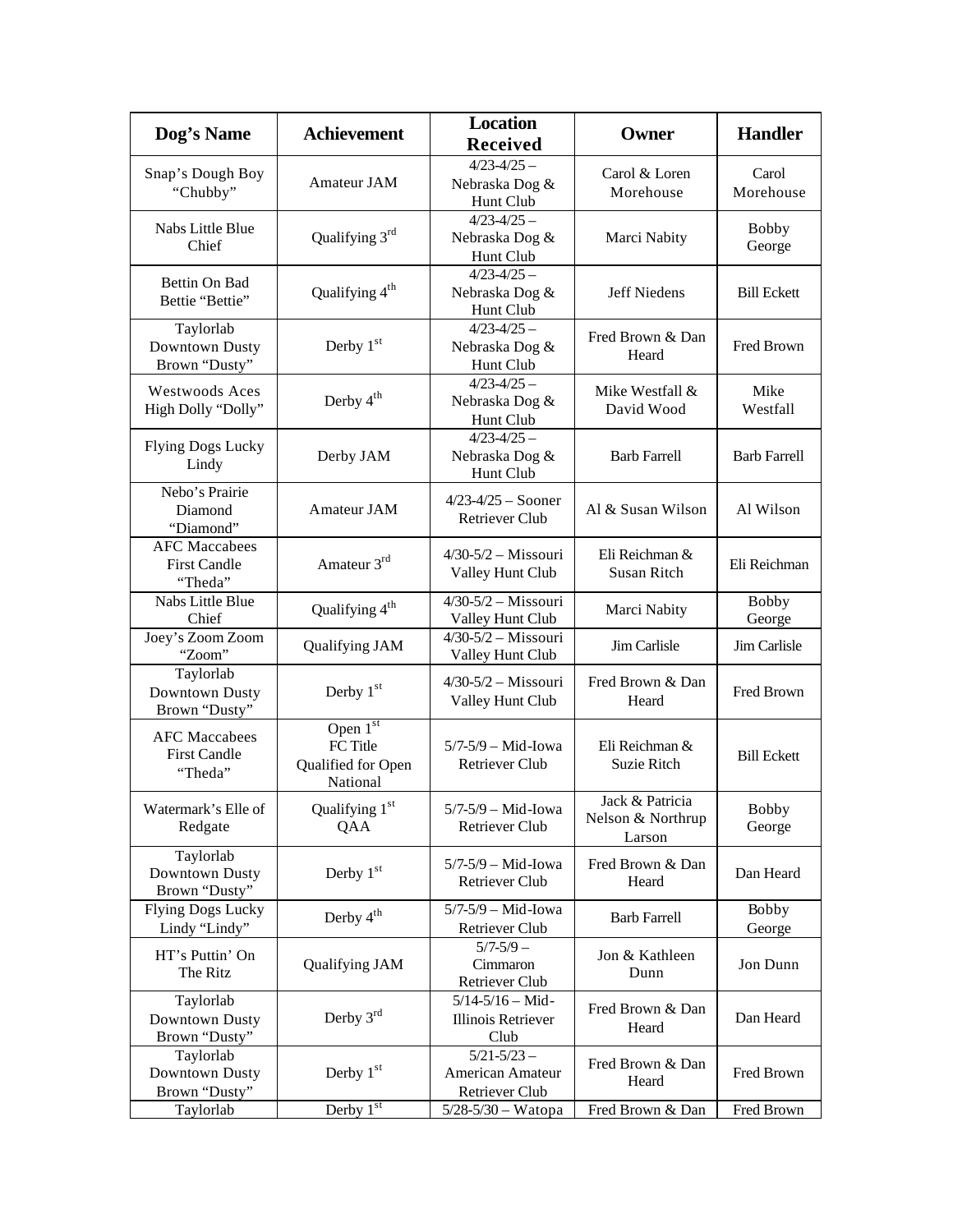| Dog's Name                                         | <b>Achievement</b>                | <b>Location</b><br><b>Received</b>                    | Owner                                  | <b>Handler</b>         |
|----------------------------------------------------|-----------------------------------|-------------------------------------------------------|----------------------------------------|------------------------|
| Downtown Dusty<br>Brown "Dusty"                    |                                   | <b>Retriever Club</b>                                 | Heard                                  |                        |
| <b>Blackwater Be Be</b><br>"Be Be"                 | Open JAM                          | $5/28 - 5/30 -$ Fort<br>Pitt Retriever Club           | Dave Harter &<br>Marci Nabity          | <b>Bill Eckett</b>     |
| Taylorlab<br>Downtown Dusty<br>Brown "Dusty"       | Derby $2^{nd}$                    | $6/4 - 6/6 -$<br>Blackhawk<br><b>Retriever Club</b>   | Fred Brown & Dan<br>Heard              | Fred Brown             |
| Topbrass Savanah<br>Hannah "Hannah"                | Amateur JAM                       | $6/4 - 6/6 -$<br><b>Blackhawk</b><br>Retriever Club   | Fred Brown                             | Fred Brown             |
| Taylorlab<br>Downtown Dusty<br>Brown "Dusty"       | Derby 2nd                         | $6/4 - 6/6 - North$<br>Dakota Retriever<br>Club       | Fred Brown & Dan<br>Heard              | <b>Brick Hejlek</b>    |
| Nebo's Millennum<br>Jade "Jade"                    | Amateur JAM                       | 7/16-7/18 - Jackson<br>Hole Retriever Club            | Al & Michael<br>Wilson                 | Al Wilson              |
| Nebo's Onyx<br>Tornado                             | Derby $4^{\text{th}}$             | $7/16 - 7/18$ - Pikes<br>Peak Retriever Club          | Al Wilson                              | Mark<br>Edwards        |
| Nebo's Onyx<br>Tornado                             | Derby 1st                         | $7/23 - 7/25$ -<br>Colorado Women's<br>Retriever Club | Al Wilson                              | Mark<br>Edwards        |
| FC AFC Maccabees<br><b>First Candle</b><br>"Theda" | Open JAM                          | $7/23 - 7/25 -$<br>Northwest Iowa<br>Retriever Club   | Eli Reichman &<br>Susan Ritch          | <b>Bobby</b><br>George |
| FC AFC Maccabees<br><b>First Candle</b><br>"Theda" | Amateur JAM                       | $7/23 - 7/25 -$<br>Northwest Iowa<br>Retriever Club   | Eli Reichman &<br><b>Susan Ritch</b>   | Susie Ritch            |
| Nebo's Onyx<br>Tornado                             | Derby $1st$                       | $8/13 - 8/15$ -<br>Centennial<br>Retriever Club       | Al Wilson                              | Mark<br>Edwards        |
| FC AFC Maccabees<br><b>First Candle</b><br>"Theda" | Open 1st                          | 8/27-8/29 - Sioux<br><b>Valley Retriever</b><br>Club  | Eli Reichman &<br>Susan Ritch          | <b>Bill Eckett</b>     |
| Nabs Little Blue<br>Chief                          | Qualifying 1 <sup>st</sup><br>QAA | 8/27-8/29 - Sioux<br><b>Valley Retriever</b><br>Club  | Marci Nabity                           | <b>Bobby</b><br>George |
| Nebo's Prairie<br>Diamond<br>"Diamond"             | Amateur JAM                       | $9/10-9/12-$<br>Jayhawk Retriever<br>Club             | Al & Susan Wilson                      | Al Wilson              |
| Red Gate's Ms Blue                                 | Qualifying 1st<br>QAA             | $9/10 - 9/12 -$<br>Jayhawk Retriever<br>Club          | Northrup Larson                        | Clint Avant            |
| General Lee's<br>Majestic Steed<br>"Traveler"      | Derby 4 <sup>th</sup>             | $9/10-9/12-$<br>Jayhawk Retriever<br>Club             | Mark & Susan<br>Lagregran              | <b>Jay Stine</b>       |
| Nabs Little Orphan<br>Annie                        | Derby JAM                         | $9/10-9/12-$<br>Jayhawk Retriever<br>Club             | Marci Nabity                           | <b>Bobby</b><br>George |
| TKO's Wing And A<br>Prayer "Angel"                 | Amateur 1st                       | $9/10-9/12 - Mid-$<br>Iowa Retriever<br>Club          | Northrup Larson &<br>Jack & Pat Nelson | Northrup<br>Larson     |
| Nebo's Onyx<br>Tornado                             | Derby 1st                         | $9/17 - 9/19 -$<br>Cimarron Retriever<br>Club         | Al Wilson                              | Al Wilson              |